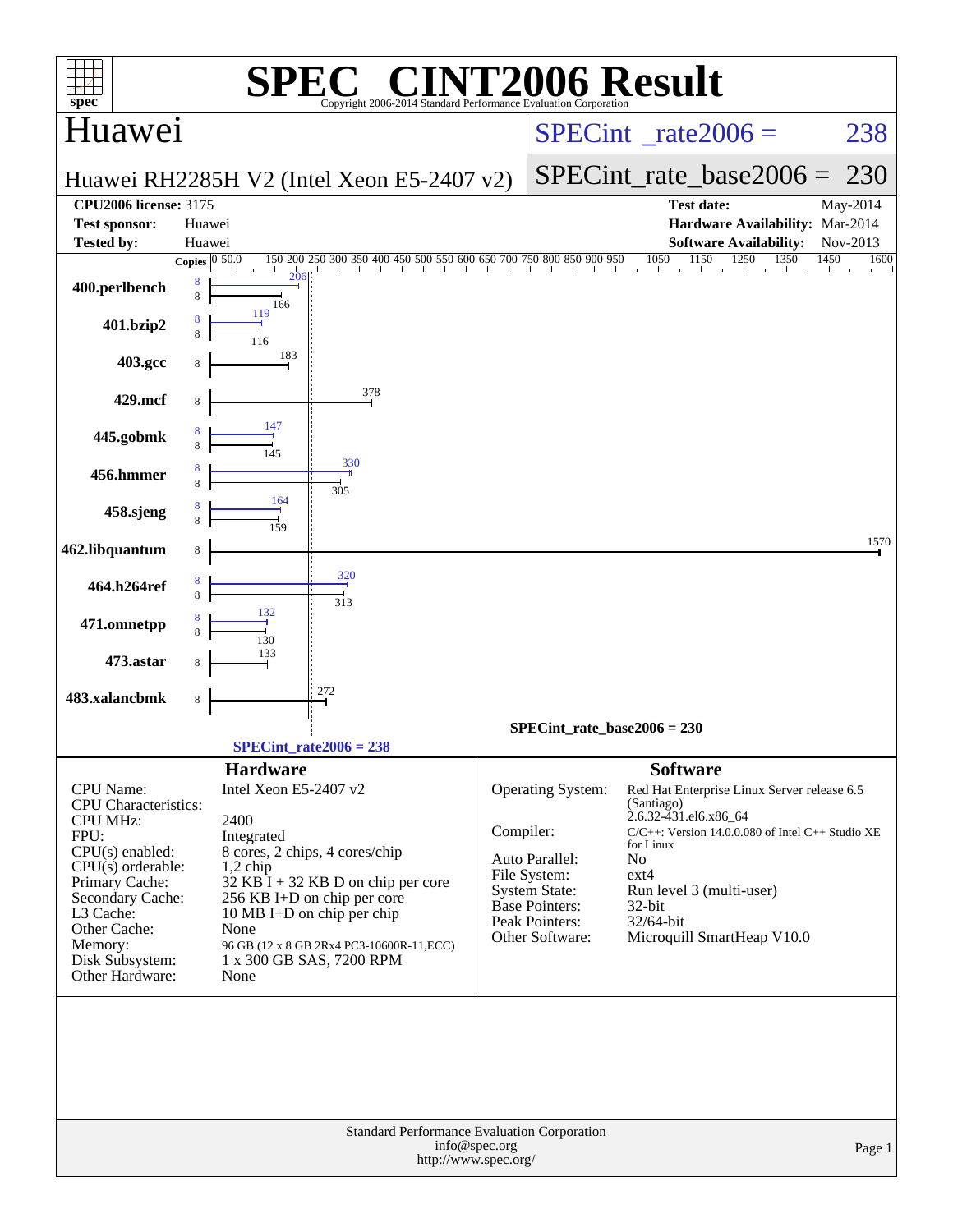

### Huawei

# SPECint rate $2006 = 238$

Huawei RH2285H V2 (Intel Xeon E5-2407 v2)

[SPECint\\_rate\\_base2006 =](http://www.spec.org/auto/cpu2006/Docs/result-fields.html#SPECintratebase2006) 230

**[CPU2006 license:](http://www.spec.org/auto/cpu2006/Docs/result-fields.html#CPU2006license)** 3175 **[Test date:](http://www.spec.org/auto/cpu2006/Docs/result-fields.html#Testdate)** May-2014

**[Test sponsor:](http://www.spec.org/auto/cpu2006/Docs/result-fields.html#Testsponsor)** Huawei **[Hardware Availability:](http://www.spec.org/auto/cpu2006/Docs/result-fields.html#HardwareAvailability)** Mar-2014 **[Tested by:](http://www.spec.org/auto/cpu2006/Docs/result-fields.html#Testedby)** Huawei **[Software Availability:](http://www.spec.org/auto/cpu2006/Docs/result-fields.html#SoftwareAvailability)** Nov-2013

#### **[Results Table](http://www.spec.org/auto/cpu2006/Docs/result-fields.html#ResultsTable)**

|                                                                                                          | <b>Base</b>   |                |       |                |       |                |            | <b>Peak</b>   |                |              |                |              |                |              |
|----------------------------------------------------------------------------------------------------------|---------------|----------------|-------|----------------|-------|----------------|------------|---------------|----------------|--------------|----------------|--------------|----------------|--------------|
| <b>Benchmark</b>                                                                                         | <b>Copies</b> | <b>Seconds</b> | Ratio | <b>Seconds</b> | Ratio | <b>Seconds</b> | Ratio      | <b>Copies</b> | <b>Seconds</b> | <b>Ratio</b> | <b>Seconds</b> | <b>Ratio</b> | <b>Seconds</b> | <b>Ratio</b> |
| 400.perlbench                                                                                            | 8             | 471            | 166   | 470            | 166   | 470            | <b>166</b> | 8             | 379            | 206          | 379            | 206          | 378            | 207          |
| 401.bzip2                                                                                                |               | 664            | 116   | 664            | 116   | 664            | 116        |               | 647            | <b>119</b>   | 646            | 120          | 648            | 119          |
| $403.\mathrm{gcc}$                                                                                       | 8             | 351            | 184   | 352            | 183   | 352            | <b>183</b> | 8             | 351            | 184          | 352            | 183          | 352            | <b>183</b>   |
| $429$ .mcf                                                                                               | 8             | 193            | 378   | 194            | 377   | 193            | 378        | 8             | 193            | 378          | 194            | 377          | 193            | 378          |
| $445$ .gobmk                                                                                             | 8             | 576            | 146   | 578            | 145   | 578            | 145        | 8             | 569            | 147          | 569            | 147          | 569            | 148          |
| 456.hmmer                                                                                                |               | 244            | 305   | 244            | 306   | 244            | 305        | 8             | 226            | 330          | 229            | 326          | 226            | 330          |
| $458$ .sjeng                                                                                             | 8             | 609            | 159   | 609            | 159   | 610            | 159        | 8             | 592            | 164          | 592            | 164          | 592            | 164          |
| 462.libquantum                                                                                           | 8             | 106            | 1570  | 106            | 1570  | 106            | 1570       | 8             | 106            | 1570         | 106            | 1570         | 106            | 1570         |
| 464.h264ref                                                                                              |               | 566            | 313   | 567            | 312   | 566            | 313        | 8             | 552            | 321          | 554            | 320          | 553            | 320          |
| 471.omnetpp                                                                                              | 8             | 385            | 130   | 383            | 130l  | 386            | 129        | 8             | 379            | 132          | 379            | <u>132</u>   | 376            | 133          |
| $473$ . astar                                                                                            | 8             | 420            | 134   | 423            | 133   | 421            | 133        | 8             | 420            | 134          | 423            | 133          | 421            | 133          |
| 483.xalancbmk                                                                                            | 8             | 203            | 272   | 203            | 272   | 204            | 271        | 8             | 203            | 272          | 203            | 272          | 204            | 271          |
| Results appear in the order in which they were run. Bold underlined text indicates a median measurement. |               |                |       |                |       |                |            |               |                |              |                |              |                |              |

#### **[Submit Notes](http://www.spec.org/auto/cpu2006/Docs/result-fields.html#SubmitNotes)**

 The numactl mechanism was used to bind copies to processors. The config file option 'submit' was used to generate numactl commands to bind each copy to a specific processor. For details, please see the config file.

### **[Operating System Notes](http://www.spec.org/auto/cpu2006/Docs/result-fields.html#OperatingSystemNotes)**

Stack size set to unlimited using "ulimit -s unlimited"

#### **[Platform Notes](http://www.spec.org/auto/cpu2006/Docs/result-fields.html#PlatformNotes)**

```
Standard Performance Evaluation Corporation
 Sysinfo program /spec/config/sysinfo.rev6818
 $Rev: 6818 $ $Date:: 2012-07-17 #$ e86d102572650a6e4d596a3cee98f191
 running on localhost.localdomain Fri May 30 12:27:55 2014
 This section contains SUT (System Under Test) info as seen by
some common utilities. To remove or add to this section, see:
  http://www.spec.org/cpu2006/Docs/config.html#sysinfo
 From /proc/cpuinfo
    model name : Intel(R) Xeon(R) CPU E5-2407 v2 @ 2.40GHz
       2 "physical id"s (chips)
       8 "processors"
    cores, siblings (Caution: counting these is hw and system dependent. The
    following excerpts from /proc/cpuinfo might not be reliable. Use with
    caution.)
       cpu cores : 4
       siblings : 4
                                   Continued on next page
```
[info@spec.org](mailto:info@spec.org) <http://www.spec.org/>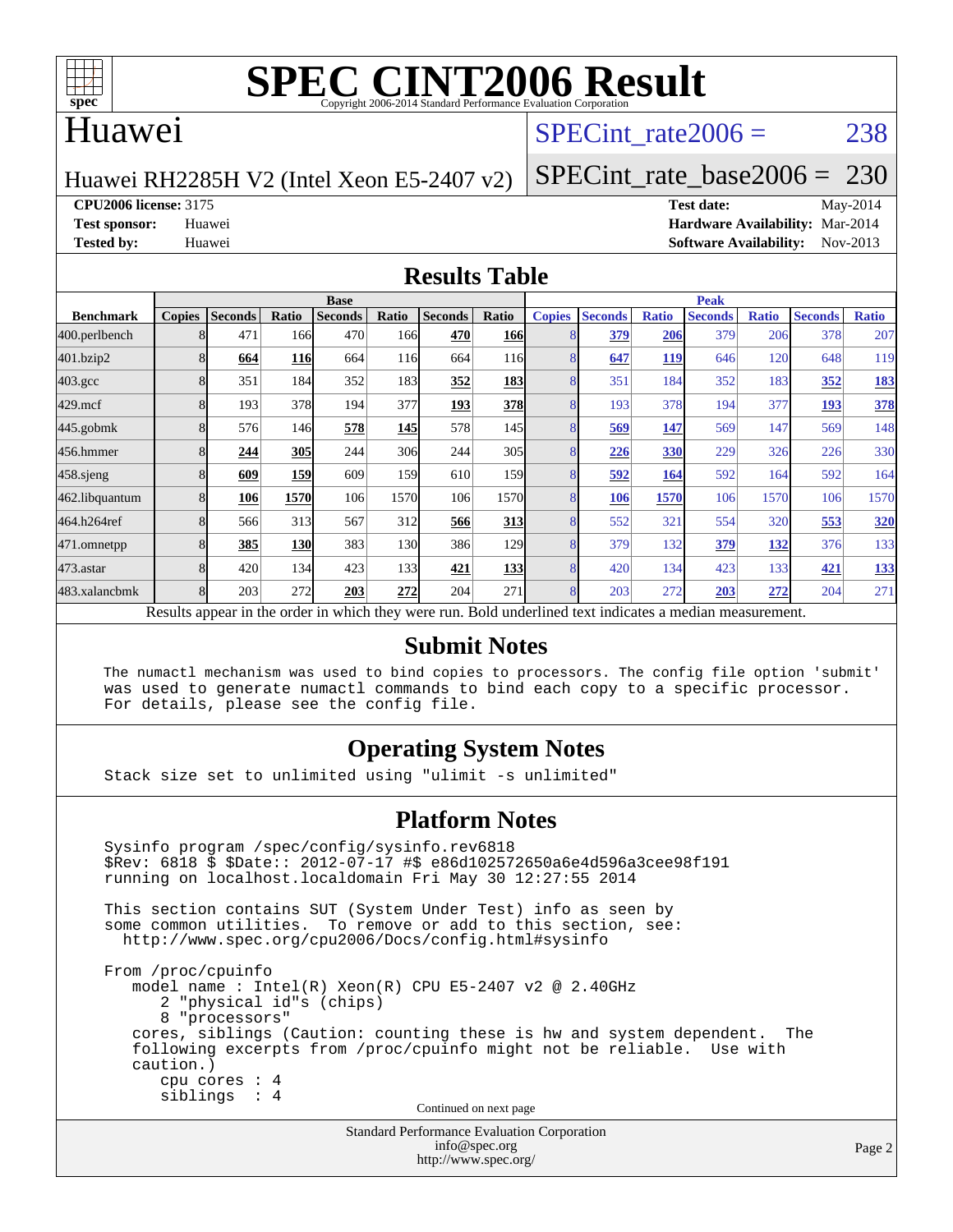

# Huawei

SPECint rate $2006 = 238$ 

[SPECint\\_rate\\_base2006 =](http://www.spec.org/auto/cpu2006/Docs/result-fields.html#SPECintratebase2006) 230

Huawei RH2285H V2 (Intel Xeon E5-2407 v2)

**[Tested by:](http://www.spec.org/auto/cpu2006/Docs/result-fields.html#Testedby)** Huawei **[Software Availability:](http://www.spec.org/auto/cpu2006/Docs/result-fields.html#SoftwareAvailability)** Nov-2013

**[CPU2006 license:](http://www.spec.org/auto/cpu2006/Docs/result-fields.html#CPU2006license)** 3175 **[Test date:](http://www.spec.org/auto/cpu2006/Docs/result-fields.html#Testdate)** May-2014 **[Test sponsor:](http://www.spec.org/auto/cpu2006/Docs/result-fields.html#Testsponsor)** Huawei **[Hardware Availability:](http://www.spec.org/auto/cpu2006/Docs/result-fields.html#HardwareAvailability)** Mar-2014

#### **[Platform Notes \(Continued\)](http://www.spec.org/auto/cpu2006/Docs/result-fields.html#PlatformNotes)**

 physical 0: cores 0 1 2 3 physical 1: cores 0 1 2 3 cache size : 10240 KB From /proc/meminfo<br>MemTotal: 99010156 kB HugePages\_Total: 0<br>Hugepagesize: 2048 kB Hugepagesize: /usr/bin/lsb\_release -d Red Hat Enterprise Linux Server release 6.5 (Santiago) From /etc/\*release\* /etc/\*version\* redhat-release: Red Hat Enterprise Linux Server release 6.5 (Santiago) system-release: Red Hat Enterprise Linux Server release 6.5 (Santiago) system-release-cpe: cpe:/o:redhat:enterprise\_linux:6server:ga:server uname -a: Linux localhost.localdomain 2.6.32-431.el6.x86\_64 #1 SMP Sun Nov 10 22:19:54 EST 2013 x86\_64 x86\_64 x86\_64 GNU/Linux run-level 3 May 30 11:40 SPEC is set to: /spec Filesystem Type Size Used Avail Use% Mounted on<br>
/dev/sda2 ext4 540G 113G 400G 23% / /dev/sda2 ext4 540G 113G 400G 23% / Additional information from dmidecode: BIOS Insyde Corp. RMIBV379 03/19/2014 Memory: 8x Samsung M393B1K70CH0-CH9 8 GB 1333 MHz 2 rank 3x Samsung M393B1K70DH0-CH9 8 GB 1333 MHz 2 rank 1x Samsung M393B1K70DH0-YH9 8 GB 1333 MHz 2 rank (End of data from sysinfo program)

#### **[General Notes](http://www.spec.org/auto/cpu2006/Docs/result-fields.html#GeneralNotes)**

Environment variables set by runspec before the start of the run: LD\_LIBRARY\_PATH = "/spec/libs/32:/spec/libs/64:/spec/sh" Binaries compiled on a system with 1x Core i7-860 CPU + 8GB memory using RedHat EL 6.4 Transparent Huge Pages enabled with: echo always > /sys/kernel/mm/redhat\_transparent\_hugepage/enabled Filesystem page cache cleared with:

 echo 1> /proc/sys/vm/drop\_caches runspec command invoked through numactl i.e.: numactl --interleave=all runspec <etc>

The Huawei RH2285H v2 and Huawei RH2285 v2 models are electronically equivalent. Continued on next page

> Standard Performance Evaluation Corporation [info@spec.org](mailto:info@spec.org) <http://www.spec.org/>

Page 3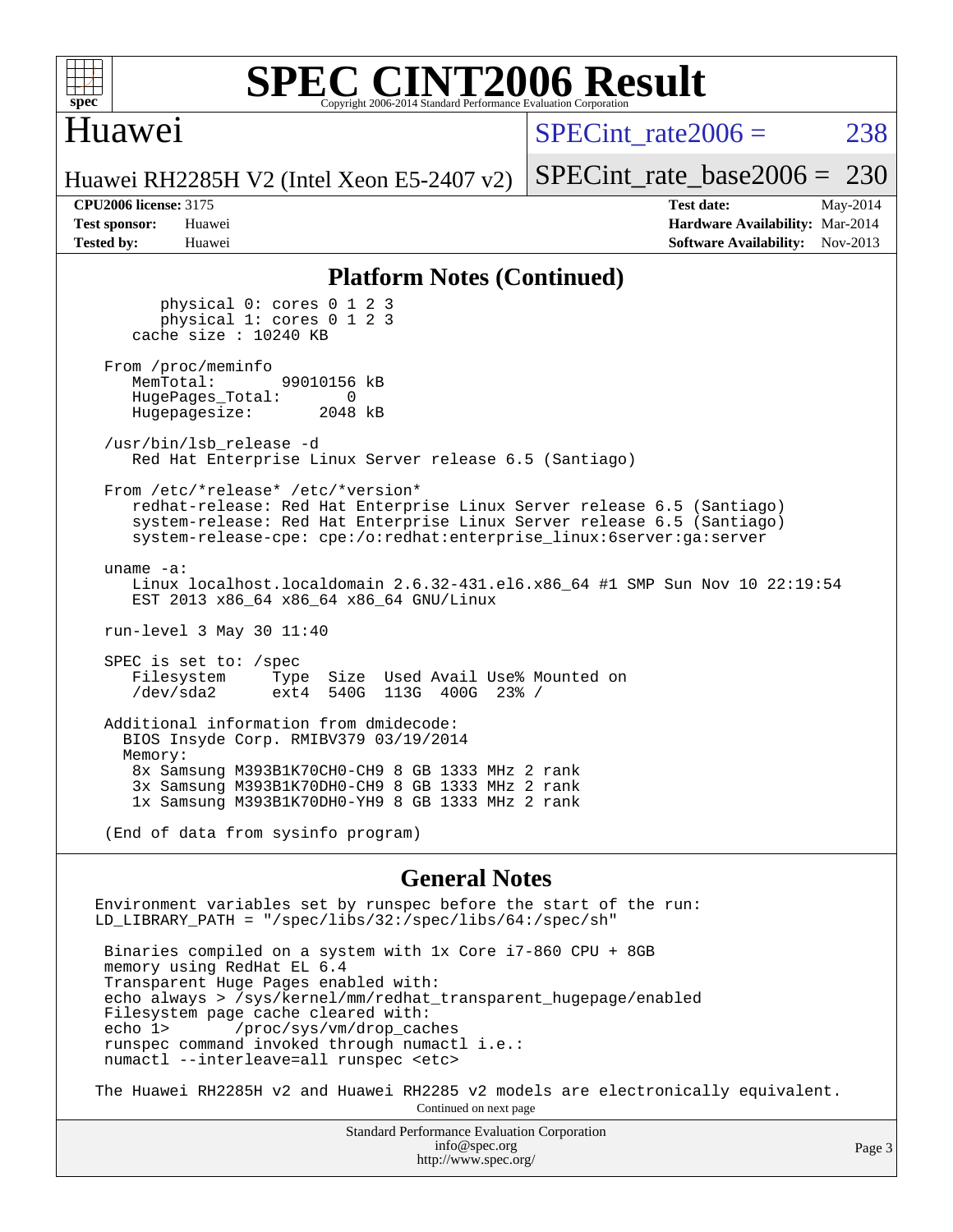

### Huawei

SPECint rate $2006 = 238$ 

Huawei RH2285H V2 (Intel Xeon E5-2407 v2)

**[CPU2006 license:](http://www.spec.org/auto/cpu2006/Docs/result-fields.html#CPU2006license)** 3175 **[Test date:](http://www.spec.org/auto/cpu2006/Docs/result-fields.html#Testdate)** May-2014

[SPECint\\_rate\\_base2006 =](http://www.spec.org/auto/cpu2006/Docs/result-fields.html#SPECintratebase2006) 230

**[Test sponsor:](http://www.spec.org/auto/cpu2006/Docs/result-fields.html#Testsponsor)** Huawei **[Hardware Availability:](http://www.spec.org/auto/cpu2006/Docs/result-fields.html#HardwareAvailability)** Mar-2014 **[Tested by:](http://www.spec.org/auto/cpu2006/Docs/result-fields.html#Testedby)** Huawei **[Software Availability:](http://www.spec.org/auto/cpu2006/Docs/result-fields.html#SoftwareAvailability)** Nov-2013

#### **[General Notes \(Continued\)](http://www.spec.org/auto/cpu2006/Docs/result-fields.html#GeneralNotes)**

The results have been measured on a Huawei RH2285H v2 model.

# **[Base Compiler Invocation](http://www.spec.org/auto/cpu2006/Docs/result-fields.html#BaseCompilerInvocation)**

[C benchmarks](http://www.spec.org/auto/cpu2006/Docs/result-fields.html#Cbenchmarks): [icc -m32](http://www.spec.org/cpu2006/results/res2014q3/cpu2006-20140605-29821.flags.html#user_CCbase_intel_icc_5ff4a39e364c98233615fdd38438c6f2)

[C++ benchmarks:](http://www.spec.org/auto/cpu2006/Docs/result-fields.html#CXXbenchmarks) [icpc -m32](http://www.spec.org/cpu2006/results/res2014q3/cpu2006-20140605-29821.flags.html#user_CXXbase_intel_icpc_4e5a5ef1a53fd332b3c49e69c3330699)

**[Base Portability Flags](http://www.spec.org/auto/cpu2006/Docs/result-fields.html#BasePortabilityFlags)**

 400.perlbench: [-DSPEC\\_CPU\\_LINUX\\_IA32](http://www.spec.org/cpu2006/results/res2014q3/cpu2006-20140605-29821.flags.html#b400.perlbench_baseCPORTABILITY_DSPEC_CPU_LINUX_IA32) 462.libquantum: [-DSPEC\\_CPU\\_LINUX](http://www.spec.org/cpu2006/results/res2014q3/cpu2006-20140605-29821.flags.html#b462.libquantum_baseCPORTABILITY_DSPEC_CPU_LINUX) 483.xalancbmk: [-DSPEC\\_CPU\\_LINUX](http://www.spec.org/cpu2006/results/res2014q3/cpu2006-20140605-29821.flags.html#b483.xalancbmk_baseCXXPORTABILITY_DSPEC_CPU_LINUX)

# **[Base Optimization Flags](http://www.spec.org/auto/cpu2006/Docs/result-fields.html#BaseOptimizationFlags)**

[C benchmarks](http://www.spec.org/auto/cpu2006/Docs/result-fields.html#Cbenchmarks):

[-xSSE4.2](http://www.spec.org/cpu2006/results/res2014q3/cpu2006-20140605-29821.flags.html#user_CCbase_f-xSSE42_f91528193cf0b216347adb8b939d4107) [-ipo](http://www.spec.org/cpu2006/results/res2014q3/cpu2006-20140605-29821.flags.html#user_CCbase_f-ipo) [-O3](http://www.spec.org/cpu2006/results/res2014q3/cpu2006-20140605-29821.flags.html#user_CCbase_f-O3) [-no-prec-div](http://www.spec.org/cpu2006/results/res2014q3/cpu2006-20140605-29821.flags.html#user_CCbase_f-no-prec-div) [-opt-prefetch](http://www.spec.org/cpu2006/results/res2014q3/cpu2006-20140605-29821.flags.html#user_CCbase_f-opt-prefetch) [-opt-mem-layout-trans=3](http://www.spec.org/cpu2006/results/res2014q3/cpu2006-20140605-29821.flags.html#user_CCbase_f-opt-mem-layout-trans_a7b82ad4bd7abf52556d4961a2ae94d5)

[C++ benchmarks:](http://www.spec.org/auto/cpu2006/Docs/result-fields.html#CXXbenchmarks)

[-xSSE4.2](http://www.spec.org/cpu2006/results/res2014q3/cpu2006-20140605-29821.flags.html#user_CXXbase_f-xSSE42_f91528193cf0b216347adb8b939d4107) [-ipo](http://www.spec.org/cpu2006/results/res2014q3/cpu2006-20140605-29821.flags.html#user_CXXbase_f-ipo) [-O3](http://www.spec.org/cpu2006/results/res2014q3/cpu2006-20140605-29821.flags.html#user_CXXbase_f-O3) [-no-prec-div](http://www.spec.org/cpu2006/results/res2014q3/cpu2006-20140605-29821.flags.html#user_CXXbase_f-no-prec-div) [-opt-prefetch](http://www.spec.org/cpu2006/results/res2014q3/cpu2006-20140605-29821.flags.html#user_CXXbase_f-opt-prefetch) [-opt-mem-layout-trans=3](http://www.spec.org/cpu2006/results/res2014q3/cpu2006-20140605-29821.flags.html#user_CXXbase_f-opt-mem-layout-trans_a7b82ad4bd7abf52556d4961a2ae94d5) [-Wl,-z,muldefs](http://www.spec.org/cpu2006/results/res2014q3/cpu2006-20140605-29821.flags.html#user_CXXbase_link_force_multiple1_74079c344b956b9658436fd1b6dd3a8a) [-L/sh -lsmartheap](http://www.spec.org/cpu2006/results/res2014q3/cpu2006-20140605-29821.flags.html#user_CXXbase_SmartHeap_32f6c82aa1ed9c52345d30cf6e4a0499)

# **[Base Other Flags](http://www.spec.org/auto/cpu2006/Docs/result-fields.html#BaseOtherFlags)**

[C benchmarks](http://www.spec.org/auto/cpu2006/Docs/result-fields.html#Cbenchmarks):

403.gcc: [-Dalloca=\\_alloca](http://www.spec.org/cpu2006/results/res2014q3/cpu2006-20140605-29821.flags.html#b403.gcc_baseEXTRA_CFLAGS_Dalloca_be3056838c12de2578596ca5467af7f3)

# **[Peak Compiler Invocation](http://www.spec.org/auto/cpu2006/Docs/result-fields.html#PeakCompilerInvocation)**

[C benchmarks \(except as noted below\)](http://www.spec.org/auto/cpu2006/Docs/result-fields.html#Cbenchmarksexceptasnotedbelow):

[icc -m32](http://www.spec.org/cpu2006/results/res2014q3/cpu2006-20140605-29821.flags.html#user_CCpeak_intel_icc_5ff4a39e364c98233615fdd38438c6f2)

400.perlbench: [icc -m64](http://www.spec.org/cpu2006/results/res2014q3/cpu2006-20140605-29821.flags.html#user_peakCCLD400_perlbench_intel_icc_64bit_bda6cc9af1fdbb0edc3795bac97ada53)

401.bzip2: [icc -m64](http://www.spec.org/cpu2006/results/res2014q3/cpu2006-20140605-29821.flags.html#user_peakCCLD401_bzip2_intel_icc_64bit_bda6cc9af1fdbb0edc3795bac97ada53)

456.hmmer: [icc -m64](http://www.spec.org/cpu2006/results/res2014q3/cpu2006-20140605-29821.flags.html#user_peakCCLD456_hmmer_intel_icc_64bit_bda6cc9af1fdbb0edc3795bac97ada53)

Continued on next page

Standard Performance Evaluation Corporation [info@spec.org](mailto:info@spec.org) <http://www.spec.org/>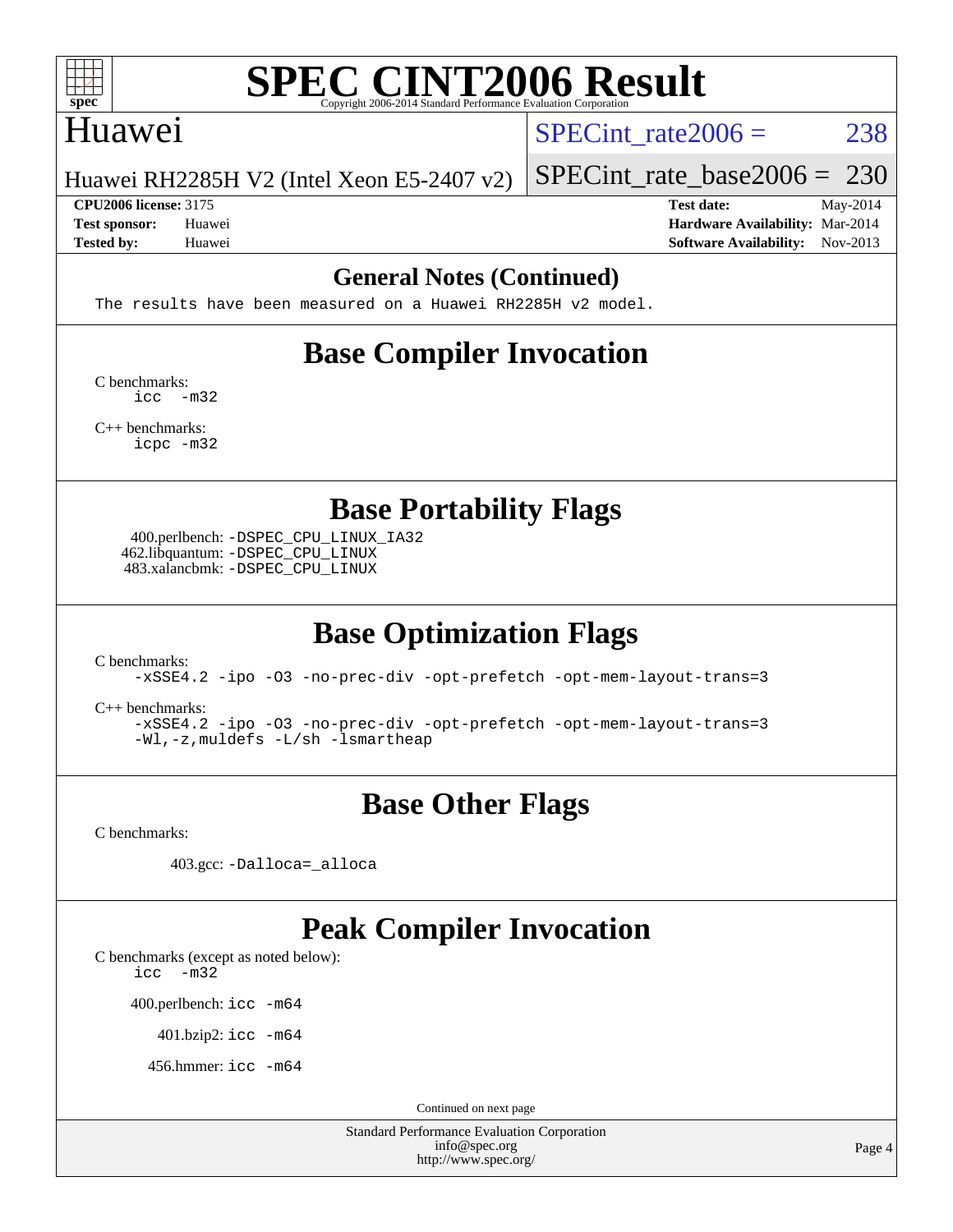

# Huawei

SPECint rate $2006 = 238$ 

Huawei RH2285H V2 (Intel Xeon E5-2407 v2)

[SPECint\\_rate\\_base2006 =](http://www.spec.org/auto/cpu2006/Docs/result-fields.html#SPECintratebase2006) 230

**[CPU2006 license:](http://www.spec.org/auto/cpu2006/Docs/result-fields.html#CPU2006license)** 3175 **[Test date:](http://www.spec.org/auto/cpu2006/Docs/result-fields.html#Testdate)** May-2014 **[Test sponsor:](http://www.spec.org/auto/cpu2006/Docs/result-fields.html#Testsponsor)** Huawei **[Hardware Availability:](http://www.spec.org/auto/cpu2006/Docs/result-fields.html#HardwareAvailability)** Mar-2014 **[Tested by:](http://www.spec.org/auto/cpu2006/Docs/result-fields.html#Testedby)** Huawei **[Software Availability:](http://www.spec.org/auto/cpu2006/Docs/result-fields.html#SoftwareAvailability)** Nov-2013

# **[Peak Compiler Invocation \(Continued\)](http://www.spec.org/auto/cpu2006/Docs/result-fields.html#PeakCompilerInvocation)**

458.sjeng: [icc -m64](http://www.spec.org/cpu2006/results/res2014q3/cpu2006-20140605-29821.flags.html#user_peakCCLD458_sjeng_intel_icc_64bit_bda6cc9af1fdbb0edc3795bac97ada53)

[C++ benchmarks:](http://www.spec.org/auto/cpu2006/Docs/result-fields.html#CXXbenchmarks) [icpc -m32](http://www.spec.org/cpu2006/results/res2014q3/cpu2006-20140605-29821.flags.html#user_CXXpeak_intel_icpc_4e5a5ef1a53fd332b3c49e69c3330699)

**[Peak Portability Flags](http://www.spec.org/auto/cpu2006/Docs/result-fields.html#PeakPortabilityFlags)**

 400.perlbench: [-DSPEC\\_CPU\\_LP64](http://www.spec.org/cpu2006/results/res2014q3/cpu2006-20140605-29821.flags.html#b400.perlbench_peakCPORTABILITY_DSPEC_CPU_LP64) [-DSPEC\\_CPU\\_LINUX\\_X64](http://www.spec.org/cpu2006/results/res2014q3/cpu2006-20140605-29821.flags.html#b400.perlbench_peakCPORTABILITY_DSPEC_CPU_LINUX_X64) 401.bzip2: [-DSPEC\\_CPU\\_LP64](http://www.spec.org/cpu2006/results/res2014q3/cpu2006-20140605-29821.flags.html#suite_peakCPORTABILITY401_bzip2_DSPEC_CPU_LP64) 456.hmmer: [-DSPEC\\_CPU\\_LP64](http://www.spec.org/cpu2006/results/res2014q3/cpu2006-20140605-29821.flags.html#suite_peakCPORTABILITY456_hmmer_DSPEC_CPU_LP64) 458.sjeng: [-DSPEC\\_CPU\\_LP64](http://www.spec.org/cpu2006/results/res2014q3/cpu2006-20140605-29821.flags.html#suite_peakCPORTABILITY458_sjeng_DSPEC_CPU_LP64) 462.libquantum: [-DSPEC\\_CPU\\_LINUX](http://www.spec.org/cpu2006/results/res2014q3/cpu2006-20140605-29821.flags.html#b462.libquantum_peakCPORTABILITY_DSPEC_CPU_LINUX) 483.xalancbmk: [-DSPEC\\_CPU\\_LINUX](http://www.spec.org/cpu2006/results/res2014q3/cpu2006-20140605-29821.flags.html#b483.xalancbmk_peakCXXPORTABILITY_DSPEC_CPU_LINUX)

# **[Peak Optimization Flags](http://www.spec.org/auto/cpu2006/Docs/result-fields.html#PeakOptimizationFlags)**

[C benchmarks](http://www.spec.org/auto/cpu2006/Docs/result-fields.html#Cbenchmarks):

 400.perlbench: [-xSSE4.2](http://www.spec.org/cpu2006/results/res2014q3/cpu2006-20140605-29821.flags.html#user_peakPASS2_CFLAGSPASS2_LDCFLAGS400_perlbench_f-xSSE42_f91528193cf0b216347adb8b939d4107)(pass 2) [-prof-gen](http://www.spec.org/cpu2006/results/res2014q3/cpu2006-20140605-29821.flags.html#user_peakPASS1_CFLAGSPASS1_LDCFLAGS400_perlbench_prof_gen_e43856698f6ca7b7e442dfd80e94a8fc)(pass 1) [-ipo](http://www.spec.org/cpu2006/results/res2014q3/cpu2006-20140605-29821.flags.html#user_peakPASS2_CFLAGSPASS2_LDCFLAGS400_perlbench_f-ipo)(pass 2) [-O3](http://www.spec.org/cpu2006/results/res2014q3/cpu2006-20140605-29821.flags.html#user_peakPASS2_CFLAGSPASS2_LDCFLAGS400_perlbench_f-O3)(pass 2) [-no-prec-div](http://www.spec.org/cpu2006/results/res2014q3/cpu2006-20140605-29821.flags.html#user_peakPASS2_CFLAGSPASS2_LDCFLAGS400_perlbench_f-no-prec-div)(pass 2) [-prof-use](http://www.spec.org/cpu2006/results/res2014q3/cpu2006-20140605-29821.flags.html#user_peakPASS2_CFLAGSPASS2_LDCFLAGS400_perlbench_prof_use_bccf7792157ff70d64e32fe3e1250b55)(pass 2) [-auto-ilp32](http://www.spec.org/cpu2006/results/res2014q3/cpu2006-20140605-29821.flags.html#user_peakCOPTIMIZE400_perlbench_f-auto-ilp32) 401.bzip2: [-xSSE4.2](http://www.spec.org/cpu2006/results/res2014q3/cpu2006-20140605-29821.flags.html#user_peakPASS2_CFLAGSPASS2_LDCFLAGS401_bzip2_f-xSSE42_f91528193cf0b216347adb8b939d4107)(pass 2) [-prof-gen](http://www.spec.org/cpu2006/results/res2014q3/cpu2006-20140605-29821.flags.html#user_peakPASS1_CFLAGSPASS1_LDCFLAGS401_bzip2_prof_gen_e43856698f6ca7b7e442dfd80e94a8fc)(pass 1) [-ipo](http://www.spec.org/cpu2006/results/res2014q3/cpu2006-20140605-29821.flags.html#user_peakPASS2_CFLAGSPASS2_LDCFLAGS401_bzip2_f-ipo)(pass 2) [-O3](http://www.spec.org/cpu2006/results/res2014q3/cpu2006-20140605-29821.flags.html#user_peakPASS2_CFLAGSPASS2_LDCFLAGS401_bzip2_f-O3)(pass 2) [-no-prec-div](http://www.spec.org/cpu2006/results/res2014q3/cpu2006-20140605-29821.flags.html#user_peakPASS2_CFLAGSPASS2_LDCFLAGS401_bzip2_f-no-prec-div)(pass 2) [-prof-use](http://www.spec.org/cpu2006/results/res2014q3/cpu2006-20140605-29821.flags.html#user_peakPASS2_CFLAGSPASS2_LDCFLAGS401_bzip2_prof_use_bccf7792157ff70d64e32fe3e1250b55)(pass 2) [-opt-prefetch](http://www.spec.org/cpu2006/results/res2014q3/cpu2006-20140605-29821.flags.html#user_peakCOPTIMIZE401_bzip2_f-opt-prefetch) [-auto-ilp32](http://www.spec.org/cpu2006/results/res2014q3/cpu2006-20140605-29821.flags.html#user_peakCOPTIMIZE401_bzip2_f-auto-ilp32) [-ansi-alias](http://www.spec.org/cpu2006/results/res2014q3/cpu2006-20140605-29821.flags.html#user_peakCOPTIMIZE401_bzip2_f-ansi-alias)  $403.\text{gcc: basepeak}$  = yes  $429$ .mcf: basepeak = yes 445.gobmk: [-xSSE4.2](http://www.spec.org/cpu2006/results/res2014q3/cpu2006-20140605-29821.flags.html#user_peakPASS2_CFLAGSPASS2_LDCFLAGS445_gobmk_f-xSSE42_f91528193cf0b216347adb8b939d4107)(pass 2) [-prof-gen](http://www.spec.org/cpu2006/results/res2014q3/cpu2006-20140605-29821.flags.html#user_peakPASS1_CFLAGSPASS1_LDCFLAGS445_gobmk_prof_gen_e43856698f6ca7b7e442dfd80e94a8fc)(pass 1) [-prof-use](http://www.spec.org/cpu2006/results/res2014q3/cpu2006-20140605-29821.flags.html#user_peakPASS2_CFLAGSPASS2_LDCFLAGS445_gobmk_prof_use_bccf7792157ff70d64e32fe3e1250b55)(pass 2) [-ansi-alias](http://www.spec.org/cpu2006/results/res2014q3/cpu2006-20140605-29821.flags.html#user_peakCOPTIMIZE445_gobmk_f-ansi-alias) [-opt-mem-layout-trans=3](http://www.spec.org/cpu2006/results/res2014q3/cpu2006-20140605-29821.flags.html#user_peakCOPTIMIZE445_gobmk_f-opt-mem-layout-trans_a7b82ad4bd7abf52556d4961a2ae94d5) 456.hmmer: [-xSSE4.2](http://www.spec.org/cpu2006/results/res2014q3/cpu2006-20140605-29821.flags.html#user_peakCOPTIMIZE456_hmmer_f-xSSE42_f91528193cf0b216347adb8b939d4107) [-ipo](http://www.spec.org/cpu2006/results/res2014q3/cpu2006-20140605-29821.flags.html#user_peakCOPTIMIZE456_hmmer_f-ipo) [-O3](http://www.spec.org/cpu2006/results/res2014q3/cpu2006-20140605-29821.flags.html#user_peakCOPTIMIZE456_hmmer_f-O3) [-no-prec-div](http://www.spec.org/cpu2006/results/res2014q3/cpu2006-20140605-29821.flags.html#user_peakCOPTIMIZE456_hmmer_f-no-prec-div) [-unroll2](http://www.spec.org/cpu2006/results/res2014q3/cpu2006-20140605-29821.flags.html#user_peakCOPTIMIZE456_hmmer_f-unroll_784dae83bebfb236979b41d2422d7ec2) [-auto-ilp32](http://www.spec.org/cpu2006/results/res2014q3/cpu2006-20140605-29821.flags.html#user_peakCOPTIMIZE456_hmmer_f-auto-ilp32) 458.sjeng: [-xSSE4.2](http://www.spec.org/cpu2006/results/res2014q3/cpu2006-20140605-29821.flags.html#user_peakPASS2_CFLAGSPASS2_LDCFLAGS458_sjeng_f-xSSE42_f91528193cf0b216347adb8b939d4107)(pass 2) [-prof-gen](http://www.spec.org/cpu2006/results/res2014q3/cpu2006-20140605-29821.flags.html#user_peakPASS1_CFLAGSPASS1_LDCFLAGS458_sjeng_prof_gen_e43856698f6ca7b7e442dfd80e94a8fc)(pass 1) [-ipo](http://www.spec.org/cpu2006/results/res2014q3/cpu2006-20140605-29821.flags.html#user_peakPASS2_CFLAGSPASS2_LDCFLAGS458_sjeng_f-ipo)(pass 2) [-O3](http://www.spec.org/cpu2006/results/res2014q3/cpu2006-20140605-29821.flags.html#user_peakPASS2_CFLAGSPASS2_LDCFLAGS458_sjeng_f-O3)(pass 2) [-no-prec-div](http://www.spec.org/cpu2006/results/res2014q3/cpu2006-20140605-29821.flags.html#user_peakPASS2_CFLAGSPASS2_LDCFLAGS458_sjeng_f-no-prec-div)(pass 2) [-prof-use](http://www.spec.org/cpu2006/results/res2014q3/cpu2006-20140605-29821.flags.html#user_peakPASS2_CFLAGSPASS2_LDCFLAGS458_sjeng_prof_use_bccf7792157ff70d64e32fe3e1250b55)(pass 2) [-unroll4](http://www.spec.org/cpu2006/results/res2014q3/cpu2006-20140605-29821.flags.html#user_peakCOPTIMIZE458_sjeng_f-unroll_4e5e4ed65b7fd20bdcd365bec371b81f) [-auto-ilp32](http://www.spec.org/cpu2006/results/res2014q3/cpu2006-20140605-29821.flags.html#user_peakCOPTIMIZE458_sjeng_f-auto-ilp32)  $462$ .libquantum: basepeak = yes 464.h264ref: [-xSSE4.2](http://www.spec.org/cpu2006/results/res2014q3/cpu2006-20140605-29821.flags.html#user_peakPASS2_CFLAGSPASS2_LDCFLAGS464_h264ref_f-xSSE42_f91528193cf0b216347adb8b939d4107)(pass 2) [-prof-gen](http://www.spec.org/cpu2006/results/res2014q3/cpu2006-20140605-29821.flags.html#user_peakPASS1_CFLAGSPASS1_LDCFLAGS464_h264ref_prof_gen_e43856698f6ca7b7e442dfd80e94a8fc)(pass 1) [-ipo](http://www.spec.org/cpu2006/results/res2014q3/cpu2006-20140605-29821.flags.html#user_peakPASS2_CFLAGSPASS2_LDCFLAGS464_h264ref_f-ipo)(pass 2) [-O3](http://www.spec.org/cpu2006/results/res2014q3/cpu2006-20140605-29821.flags.html#user_peakPASS2_CFLAGSPASS2_LDCFLAGS464_h264ref_f-O3)(pass 2) [-no-prec-div](http://www.spec.org/cpu2006/results/res2014q3/cpu2006-20140605-29821.flags.html#user_peakPASS2_CFLAGSPASS2_LDCFLAGS464_h264ref_f-no-prec-div)(pass 2) [-prof-use](http://www.spec.org/cpu2006/results/res2014q3/cpu2006-20140605-29821.flags.html#user_peakPASS2_CFLAGSPASS2_LDCFLAGS464_h264ref_prof_use_bccf7792157ff70d64e32fe3e1250b55)(pass 2) [-unroll2](http://www.spec.org/cpu2006/results/res2014q3/cpu2006-20140605-29821.flags.html#user_peakCOPTIMIZE464_h264ref_f-unroll_784dae83bebfb236979b41d2422d7ec2) [-ansi-alias](http://www.spec.org/cpu2006/results/res2014q3/cpu2006-20140605-29821.flags.html#user_peakCOPTIMIZE464_h264ref_f-ansi-alias)

Continued on next page

Standard Performance Evaluation Corporation [info@spec.org](mailto:info@spec.org) <http://www.spec.org/>